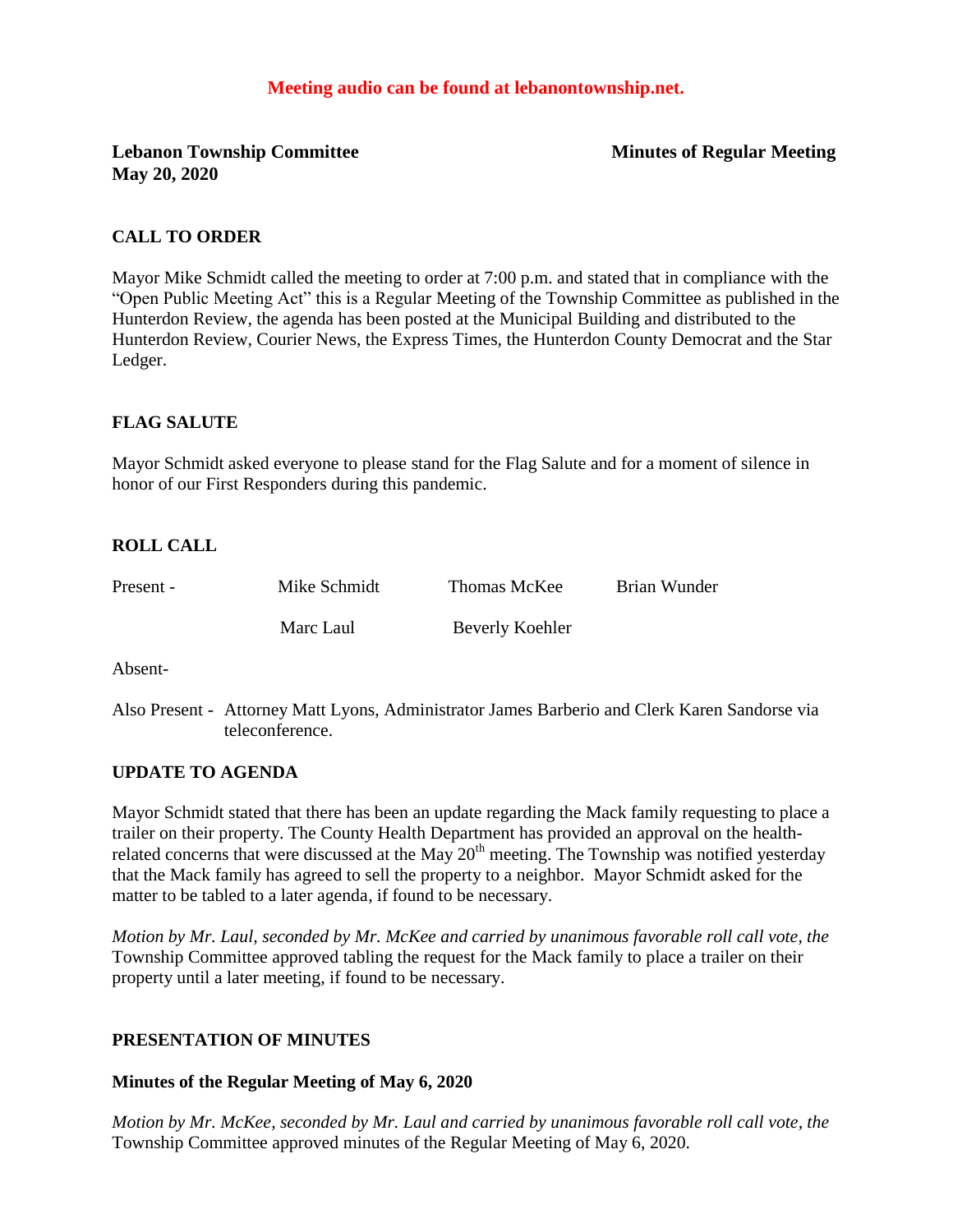LTCM 05/20/2020 Page **2** of **6**

#### **PUBLIC COMMENTS – for agenda items only.**

*Motion by Mr. McKee, seconded by Mr. Laul and carried by unanimous favorable roll call vote, the* Township Committee opened the Public Comment portion of the meeting.

There were no comments from the public.

*Motion by Mr. Laul, seconded by Mr. McKee and carried by unanimous favorable roll call vote, the* Township Committee closed the Public Comment portion of the meeting.

### **ORDINANCE**

#### **Introduction**

Resolution No. 40-2020 – Passing Ordinance No. 2020-05

*Motion by Mr. Wunder, seconded by Mr. Laul and carried by unanimous favorable roll call vote, the* Township Committee approved Ordinance No. 2020-05, on first reading, as entitled below.

> STATE OF NEW JERSEY COUNTY OF HUNTERDON TOWNSHIP OF LEBANON ORDINANCE NO. 2020-05

CAPITAL ORDINANCE OF THE TOWNSHIP OF LEBANON, IN THE COUNTY OF HUNTERDON, NEW JERSEY AUTHORIZING VARIOUS PUBLIC IMPROVEMENTS AND ACQUISITIONS IN, BY AND FOR THE TOWNSHIP, APPROPRIATING THEREFOR THE SUM OF \$675,000 AND PROVIDING THAT SUCH SUM SO APPROPRIATED SHALL BE RAISED FROM THE CAPITAL IMPROVEMENT FUND OF THE TOWNSHIP.

**Public Hearing to be held on June 3, 2020**

### **RESOLUTIONS**

#### **Resolution No. 41-2020 – Green Acres Program Enabling Resolution**

*Motion by Mr. Laul, seconded by Mr. Wunder and carried by unanimous favorable roll call vote, the* Township Committee approved Resolution No. 41-2020 as written below.

> **TOWNSHIP OF LEBANON COUNTY OF HUNTERDON STATE OF NEW JERSEY RESOLUTION NO. 41-2020 STATE OF NEW JERSEY DEPARTMENT OF ENVIRONMENTAL PROTECTION GREEN ACRES PROGRAM ENABLING RESOLUTION**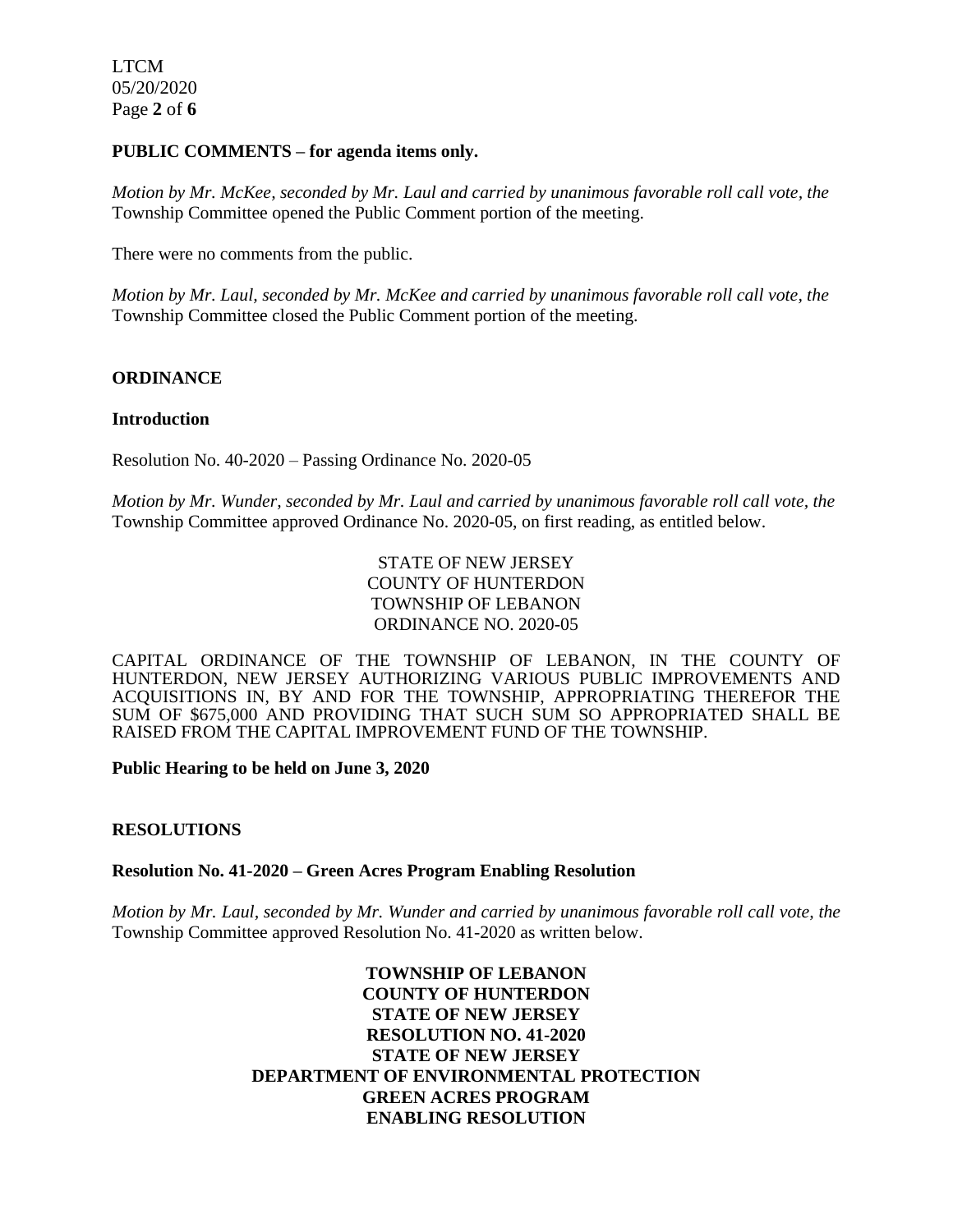LTCM 05/20/2020 Page **3** of **6**

WHEREAS, the New Jersey Department of Environmental Protection, Green Acres Program ("State"), provides loans and/or grants to municipal and county governments and grants to nonprofit organizations

for assistance in the acquisition and development of lands for outdoor recreation and conservation purposes; and

WHEREAS, the Township of Lebanon has previously obtained a grant of \$500,000 from the State to fund the following project(s):

### **#1019-17-054 - Lebanon Township Preservation Priorities**; and

WHEREAS, the State and the Township of Lebanon intend to increase Green Acres funding by \$350,000; and

WHEREAS, the applicant is willing to use the State's funds in accordance with its rules, regulations and applicable statutes, and is willing to enter into an Amendment of the Agreement with the State for the above-named project;

NOW, THEREFORE, BE IT RESOLVED BY THE TOWNSHIP COMMITTEE OF THE TOWNSHIP OF LEBANON IN THE COUNTY OF HUNTERDON AND STATE OF NEW JERSEY THAT:

1. The Mayor of the above-named body or board is hereby authorized to execute an agreement and any amendment thereto with the State known as Lebanon Township Preservation Priorities, and;

2. The applicant has its matching share of the project, if a match is required, in the amount of \$350,000.

3. In the event the State's funds are less than the total project cost specified above, the applicant has the balance of funding necessary to complete the project, and;

4. The applicant agrees to comply with all applicable federal, state, and local laws, rules, and regulations in its performance of the project.

5. This resolution shall take effect immediately.

### **OLD BUSINESS**

### **COVID-19 Update**

Mayor Schmidt stated that the Township has remained at 14 cases of the virus, with no deaths reported. Mayor Schmidt noted that at the Governor's press conference he said that Hunterdon had a spike in cases and needs to do better. Mayor Schmidt said that the spike in cases was due to late testing at the prisons located in the County as well of long-term care facilities. Mayor Schmidt stated that the virus is still in the public and is still a concern. Mayor Schmidt said that Hunterdon County will be reopening next Tuesday, May 26, 2020. They will be bringing back all employees and opening to the public with modified measures. Lebanon Township is monitoring this closely and will be bringing the Township employees back, step by step, when practical.

Mr. Barberio suggested having meeting, next Wednesday, to prepare for the opening of the Township Offices. The Township needs to protect the employees and the public.

Mayor Schmidt said that he has been informed that the Governor may soon relax the number of people that can gather outdoors. Mr. Laul asked if the Township's Subcommittees should be informed that they can meet outdoors. Mayor Schmidt suggested to wait until the Governor's Orders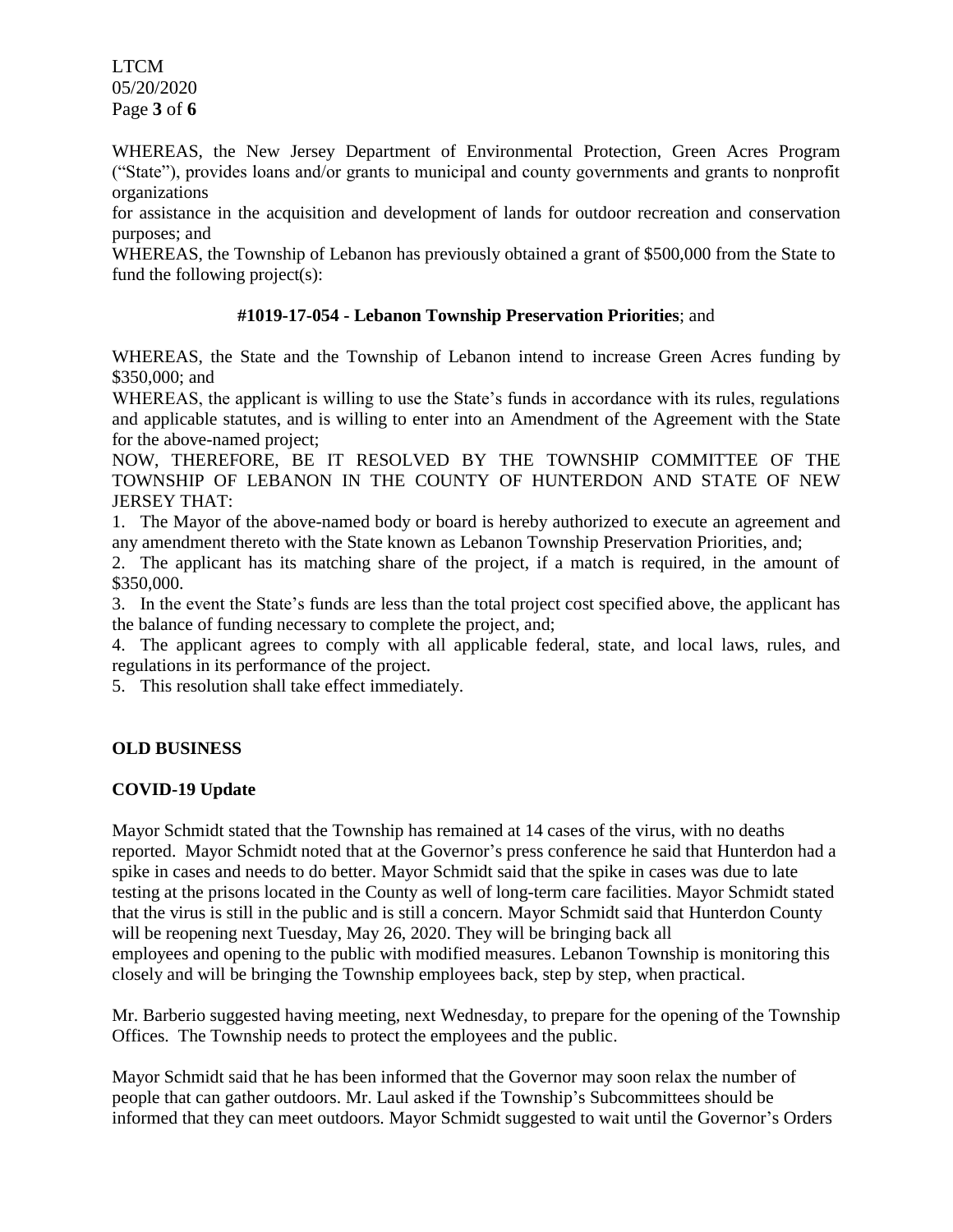LTCM 05/20/2020 Page **4** of **6**

are received. Discussion was held on the way in which to hold Planning Board and Zoning Board meetings with a large number of members and attendants.

Mr. McKee asked if there will be regulations provided to the public once the Township buildings are open. Mr. McKee asked Mr. Barberio how the cleaning will be handled in the Municipal Building. Mr. McKee said that it is a concern in having two DPW employees driving in one vehicle. Mayor Schmidt said that the DPW Manager will be involved in the meeting and has a handle on this sort of situation.

Mr. Laul provided the Committee with materials and a quote for GPS Units that the company he works for installs. The unit creates ions in the air stream which help to clean the air. The ions will deactivate bacteria in the air, within 60 seconds, with continuous air flow. Mr. Laul is able to purchase the units, at cost, for the Township. Mr. Laul spoke with the DPW Manager and he will install the units on the air handlers in each of the Township buildings. Mr. Laul will install the unit in the Museum as there is a different system there.

The Township will need to purchase 12 units. The cost for each unit is \$354.60 with the 2 units for the Museum being \$268.20 each. The overall cost for the Township will be \$4143.64.

Ms. Koehler asked Attorney Lyons if there is a conflict in the Township purchasing the units from Mr. Laul's employer. Attorney Lyons said that the purchase will need to be authorized by the QPA. Mr. Laul should not participate in the vote. Mr. Barberio will contact the QPA tomorrow.

*Motion by Mr. McKee, seconded by Mr. Wunder and carried by favorable roll call vote, the* Township Committee approved the purchase of 12 Units from Global Plasma Solutions at a total cost of \$4143.64, subject to the approval of the QPA. AYES: Wunder, McKee, Schmidt ABSTAIN: Koehler, Laul

### **ADMINISTRATOR UPDATE**

Mr. Barberio said that he will be discussing the Police Policy and Procedures Manual with the Township Attorney as he has questions.

Mr. Barberio will be meeting with the CWA next week to resume contract negotiations.

### **NEW BUSINESS**

### **Fire Department's Request for Donation**

Mayor Schmidt said that the CFO informed the Committee that the State is extending its fiscal year. They did not indicate when the energy receipt tax revenue will be coming in. The CFO asked for the Township to be cautious with non-time sensitive expenditures. In light of this, the Fire Department is asking for 50% of their 2020 donation and will ask for the additional 50% later in the year.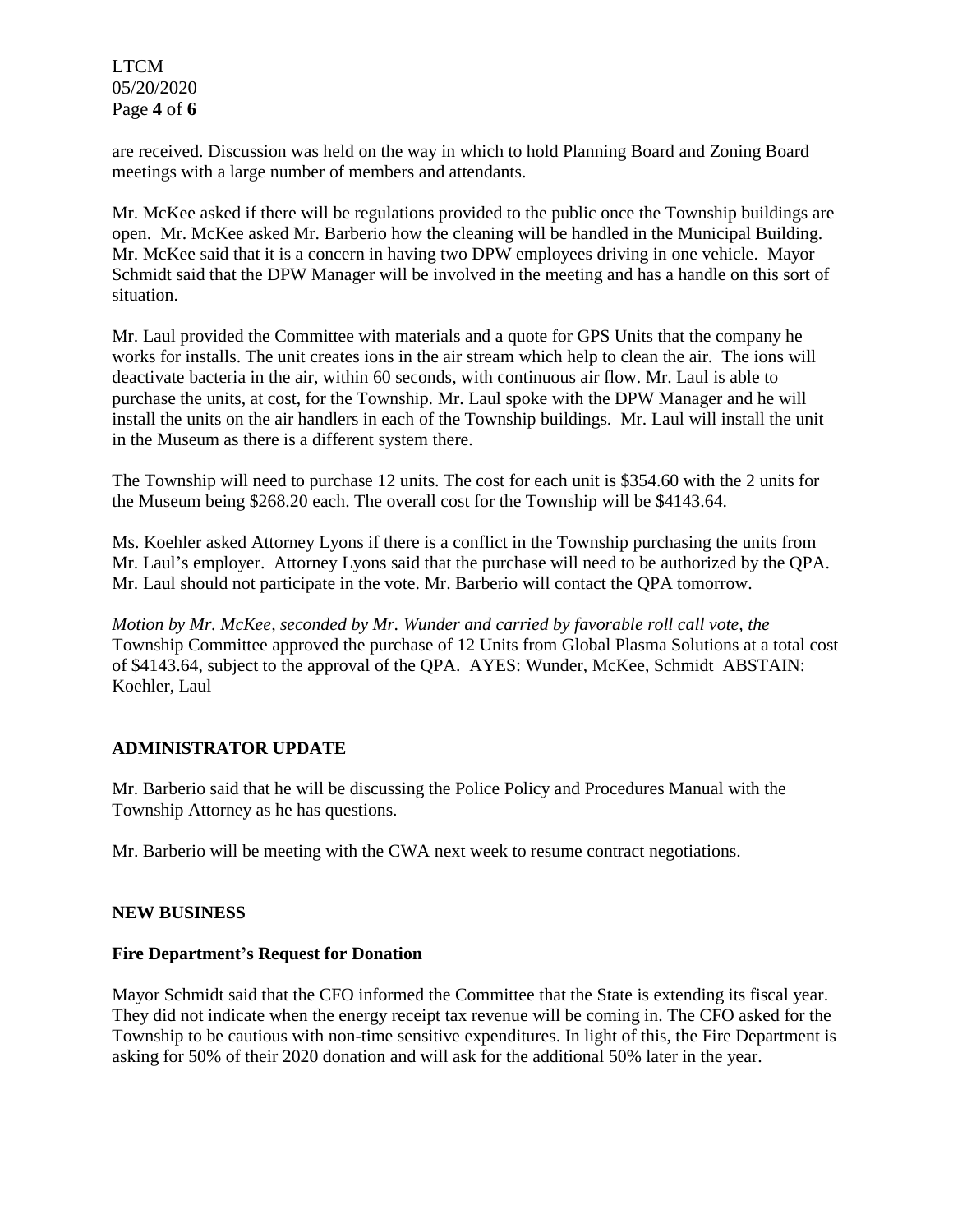LTCM 05/20/2020 Page **5** of **6**

*Motion by Mr. Wunder, seconded by Ms. Koehler and carried by unanimous favorable roll call vote,* the Township Committee approved a \$40,000 payment to the Lebanon Township Fire Department as part of their annual donation.

## **Surplus Sale - Mini Pumper**

Mayor Schmidt stated that the Fire Department has a mini pumper (Tack19) that has not been used for some time. The vehicle is older and in need of upgrades. The Fire Department and DPW have decided that there is no use for the vehicle. The Fire Department is requesting to put it up for surplus sale.

*Motion by Mr. McKee, seconded by Ms. Koehler and carried by unanimous favorable roll call vote,* the Township Committee authorized the Mini Pumper to be put up for surplus sale.

## **Banner for VHS Senior Graduates**

Ms. Koehler said that an email was received from Ms. Joann Letters requesting support for the 2020 graduates. Due to the pandemic they will not have their prom or graduation. Ms. Koehler said that a banner, for the Voorhees Seniors, was discussed because they will miss out on these very important events. The  $8<sup>th</sup>$  grade graduating students will expectantly have their prom and graduation when they are seniors. Ms. Koehler created a banner for the Committee to consider. Ms. Koehler received a quote from Second Impressions for a 3ft. x 8ft., double sided banner, at a cost of \$95. She would like it to be hung in front of the municipal office. Ms. Koehler will take a picture of the banner and put it on various social media sites.

*Motion by Mr. Laul, seconded by Mr. McKee and carried by unanimous favorable roll call vote, the* Township Committee approved the purchase of the 2020 Voorhees High School Graduating Class banner, from Second Impressions, at a cost of \$95.

### **Food Pantry**

Mr. Wunder said that the Food Pantry is doing very well and they are restocked. They are not permitting people into the building but have packages outside.

Mr. Laul said that his wife and daughter-in-law were just approved to open a food panty on Route 31 in Warren County. The facility will also be a giving center through Norwescap.

# **PRESENTATION OF VOUCHERS**

Committee Members provided a description of vouchers exceeding \$1000.00.

*Motion by Mr. Laul, seconded by Ms. Koehler and carried by unanimous favorable roll call vote, the* Township Committee approved the May 20, 2020 bill list in the amount \$156,005.76

### **CORRESPONDENCE**

- a. Fire Department's Request for Donation
- b. Surplus Sale Mini Pumper
- c. Banner for VHS Senior Graduates